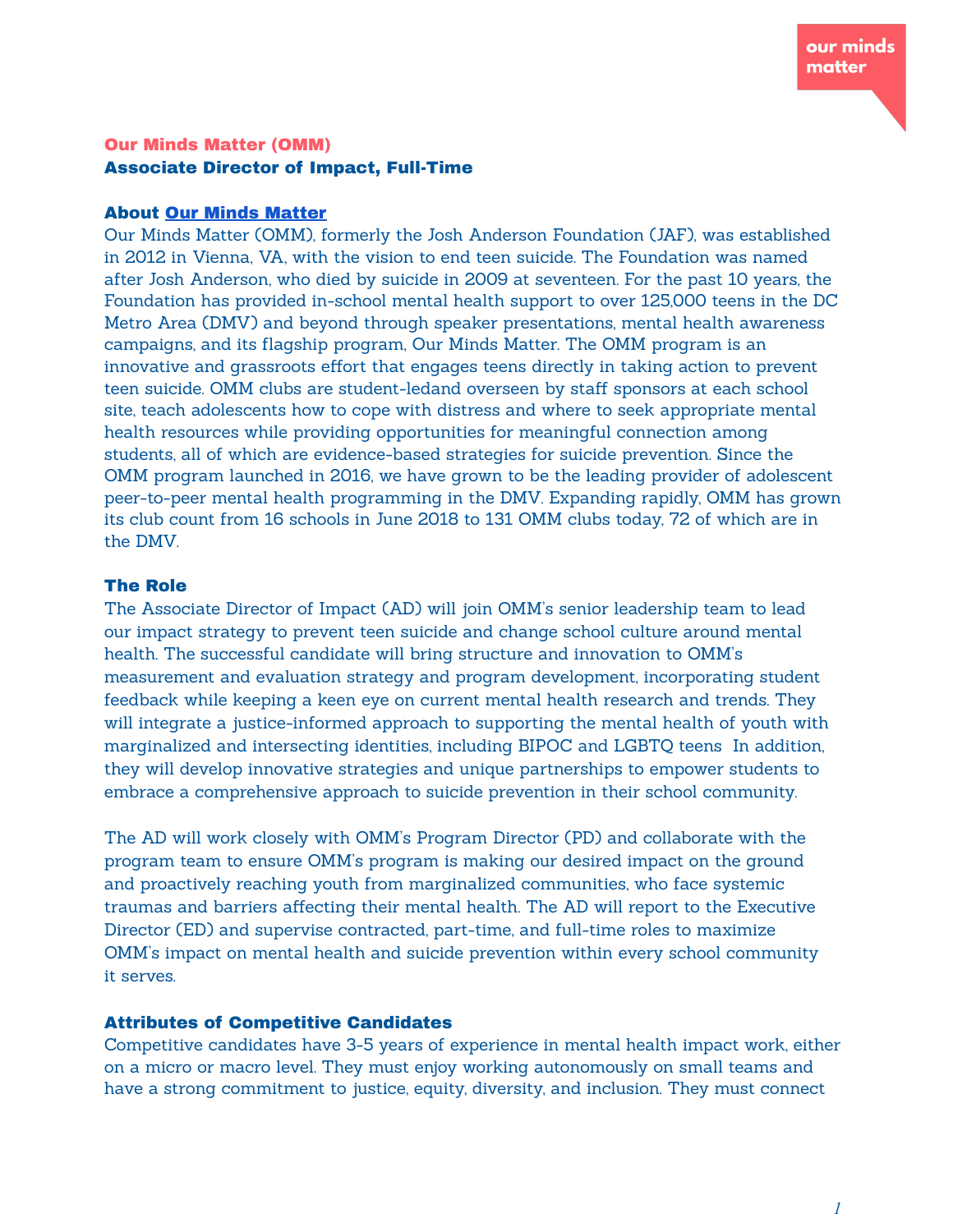the dots between research, program, and outcomes and inspire colleagues to understand the importance of these connections. They must appreciate structure and systems and believe they make the work easier and better.

# Key Responsibilities

*Evolve the OMM program to stay evidence-informed, culturally competent and student-centric*

- Stay current with research reports and trends related to teen mental health and suicide prevention, especially for populations with multiple risk factors
- Incorporate key findings of current research and student feedback into program components
- Continuously adapt and/or create content for relevancy, cultural competency and impact
- Collaborate with teens and consultants from different backgrounds with lived experience and/or subject matter expertise

*Develop and execute OMM's measurement and evaluation strategy*

- Lead OMM's implementation data collection and analysis, coordinating with key program staff for its successful execution
- Lead OMM's impact data collection and analysis, collaborating with external research partners for innovation and compliance with research best practices

*Co-develop and execute the annual club-model program strategy with the Program Director for effective execution by program team*

- Develop annual implementation and impact goals
- Develop the components and desired outcomes of student leadership trainings, awareness campaigns, and various other initiatives
- Support the program team in the execution of student leadership trainings, awareness campaigns, and various other initiatives

*Cultivate strategic partnerships for expanded impact*

- Work closely with ED to identify, cultivate and grow strategic partnerships with individuals, organizations and/or funders to expand the reach and deepen the program's impact.
- Develop and execute any strategic pilot projects
- Attend and present at relevant meetings and conferences

*Manage program budget with the Program Director. Assist with programmatic elements in fundraising decisions and opportunities.*

- Work closely with ED and PD to develop and manage the annual program budget
- Support in decision-making around new funding opportunities
- Responsible for impact data required for grant writing and funder reports
- Support annual fundraising events & assist in other fundraising efforts as needed